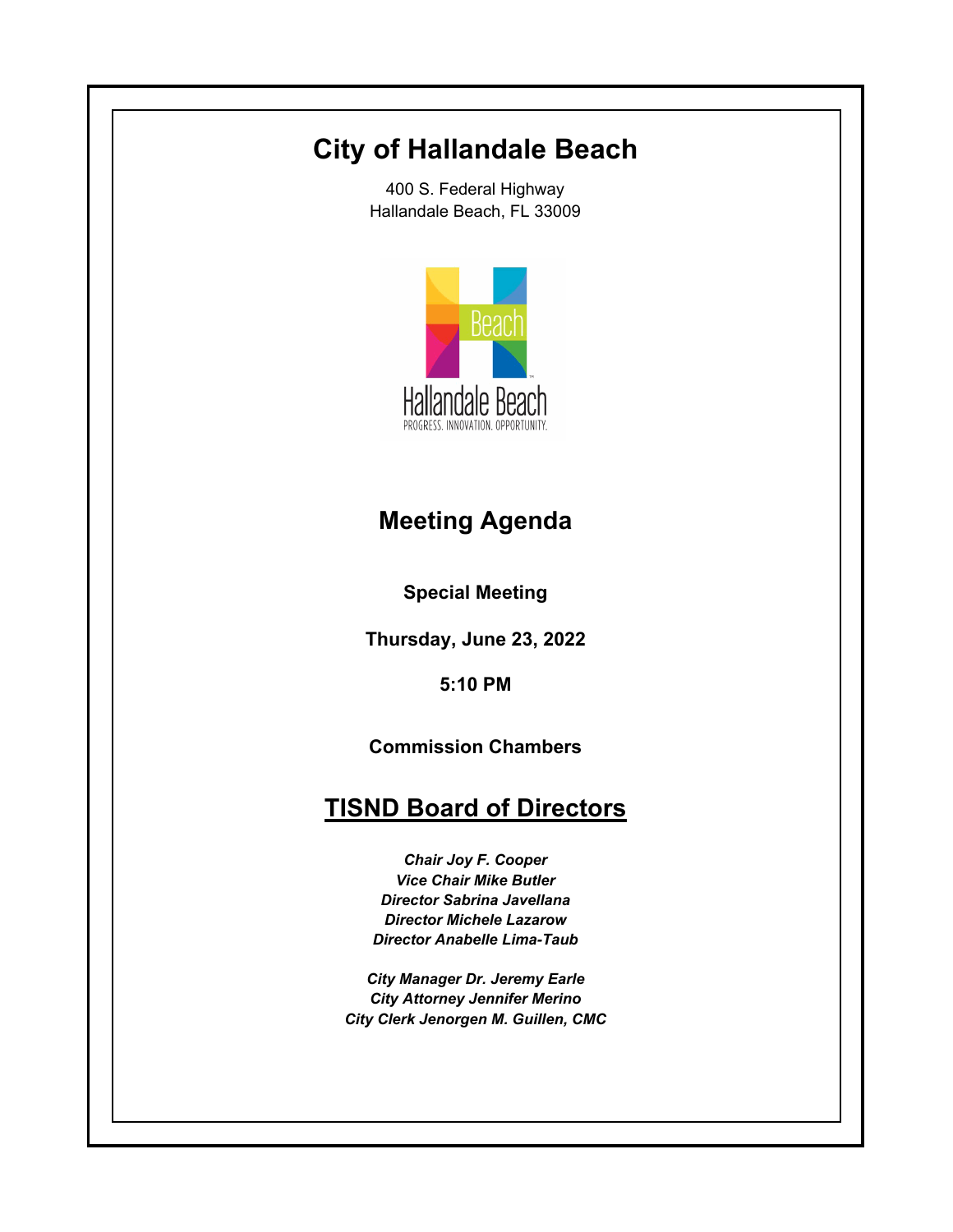#### **SPECIAL TISND BOARD OF DIRECTORS MEETING**

- **1. CALL TO ORDER**
- **2. ROLL CALL**
- **3. PLEDGE OF ALLEGIANCE**

**4. PUBLIC PARTICIPATION - (Speakers must sign-in with the City Clerk prior to the start of the meeting.)**

- **5. PRESENTATIONS**
- **6. DIRECTORS COMMUNICATIONS**
- A. DIRECTOR JAVELLANA
- B. DIRECTOR LAZAROW
- C. DIRECTOR LIMA-TAUB
- D. VICE CHAIR BUTLER
- E. CHAIR COOPER
- **7. APPROVAL OF DRAFT MINUTES**

#### **8. CITY BUSINESS**

- A RESOLUTION OF THE BOARD OF DIRECTORS OF THE THREE ISLANDS SAFE NEIGHBORHOOD DISTRICT, ESTABLISHING THE PROPOSED MILLAGE RATE FOR FISCAL YEAR 2022-2023; AND SETTING THE DATE, TIME AND PLACE OF THE PUBLIC HEARINGS TO CONSIDER THE PROPOSED MILLAGE RATE; AND PROPOSED BUDGET; PROVIDING FOR DIRECTIONS TO THE CITY CLERK; AND PROVIDING FOR AN EFFECTIVE DATE. (STAFF: BUDGET DIRECTOR) A.
- [Agenda Cover Memo](http://hallandalebeach.legistar.com/gateway.aspx?M=F&ID=4aef33bc-e934-4bae-bda7-ae32a569c1fe.docx) [Exhibit 1 - Resolution](http://hallandalebeach.legistar.com/gateway.aspx?M=F&ID=57efd3cf-af84-4e10-8011-c1380f38f4be.docx) [Exhibit 2 - Millage Rate Calculations](http://hallandalebeach.legistar.com/gateway.aspx?M=F&ID=d1e24a99-d7bb-4930-966f-e3b519d9dd17.pdf) *Attachments:*

### **9. CITY ATTORNEY COMMUNICATIONS**

## **10. CITY MANAGER COMMUNICATIONS**